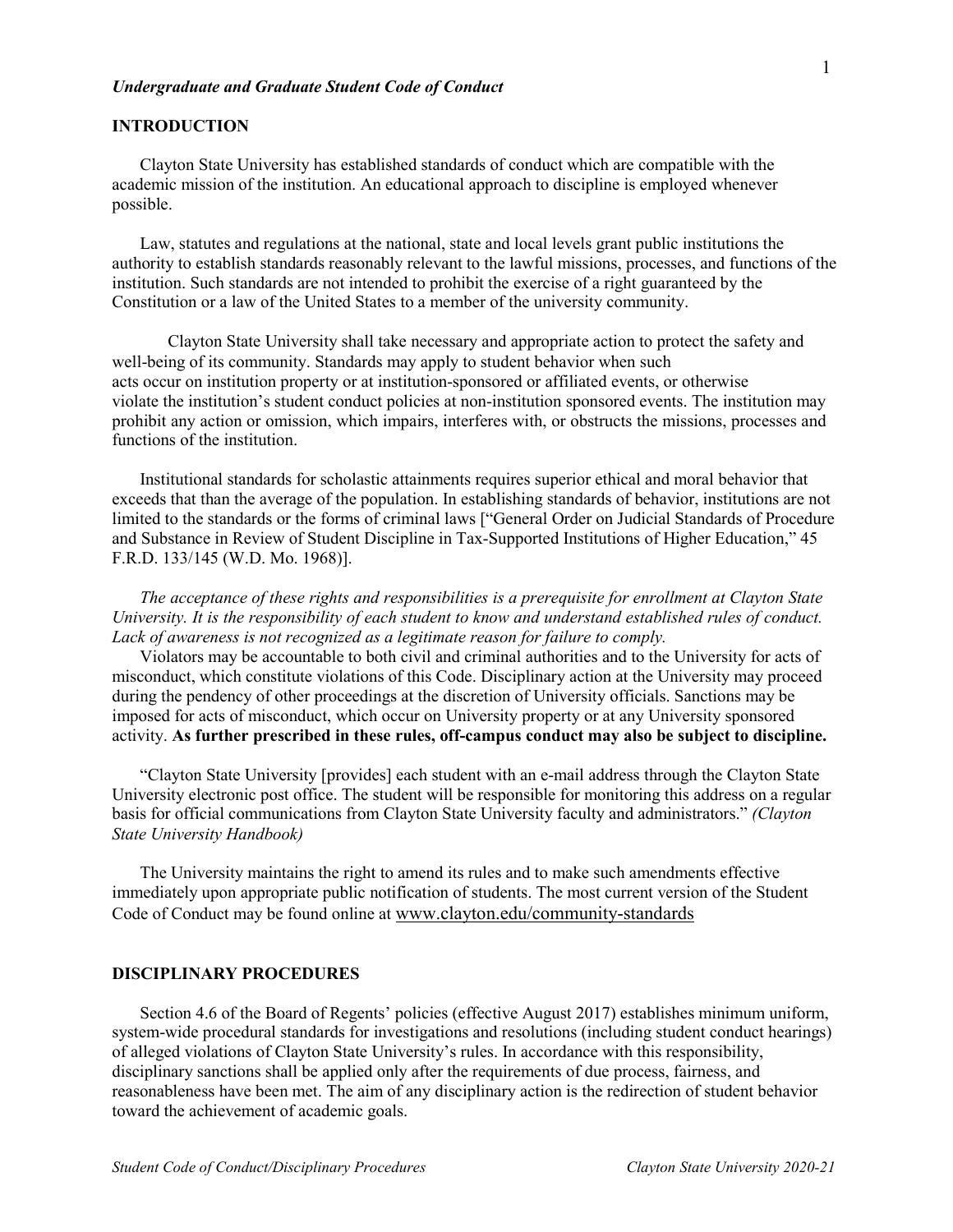The President has delegated the function of student discipline to the Vice President for Student Affairs, who in turns designates the Office of Community Standards and its staff to direct the disciplinary processes.

The following disciplinary procedures are used to guide the fair and uniform enforcement of the Student Code of Conduct. These procedures are applicable to any student or student organization when charged with a violation of the Student Code of Conduct. Procedures allow for fact-finding and decisionmaking in the context of an educational community, and encourage students to accept responsibility for their own actions. The intent is to provide adequate procedural safeguards to protect the rights of the individual student and the legitimate interests of the University.

# **Overview of Options for Dealing with Disruptive Student Behavior In and Out of the Classroom**

**Informal Guidance.** If a faculty member determines that any improper classroom behavior is limited to a single event or is of a less serious nature, the faculty member may choose to address the infraction in the classroom, or may speak to the offending student individually outside of the class. An individual meeting outside of class presents an opportunity to explore the nature of the misconduct with the student, and to reiterate the faculty member's expectations for behavioral standards. The meeting with the student will be documented in writing, noting the specific guidelines and consequences that were communicated to the student. Depending upon the behavior, a referral to the Student Behavior Consultation Team (SBCT) [www.clayton.edu/student-affairs/sbct](http://www.clayton.edu/student-affairs/sbct) or the initiation of the "Conduct Process" may be appropriate.

**One-time Class Period Dismissal.** If the faculty determines that any improper behavior is of a recurring pattern, is of a serious nature or if the faculty member feels, threatened or if the misconduct is of an abusive nature, the student may immediately be dismissed from the actual classroom for the remainder of the current class period by the instructor. For example, a student who becomes physically or verbally aggressive will be dismissed from the classroom, and Public Safety may be called for any necessary assistance at the main number (678) 466-4050 or at the emergency number (770) 960-5151. The faculty member will, in instances of student's dismal from a class period, immediately initiate the "Conduct Process" described below by contacting with the Office of Community Standards.

**Dismissal from Course.** A student who fails to respond to reasonable faculty direction regarding classroom behavior and/or behavior while participating in classroom activities may be dismissed from a course for the remainder of the semester after "due process." A student is entitled to due process (see " [Conduct Process"\)](#page-1-0) and will be afforded such rights as soon as possible. If found in violation of the Student Code of Conduct, a student may, in addition to other outcomes, be administratively withdrawn from the course and may receive a grade of WF.

**Student Behavior Outside of the Classroom**. If a faculty or staff member feels threatened by the behavior of a student *outside of the classroom*, the any member of the University community member may contact Public Safety, as needed, at the main number (678) 466-4050 or at the emergency number (770) 960-5151 and will consult with the Office of Community Standards for determination of any conduct charges to be filed.

## <span id="page-1-0"></span>**Overview of the Conduct Process**

1. Action may begin upon notification to the Office of Community Standards of a complaintand/or alleged violation.

a. If the alleged complaint is related to academic misconduct, *[Procedures for Adjudicating](#page-5-0) [Alleged Academic Conduct Infractions](#page-5-0)* will be followed.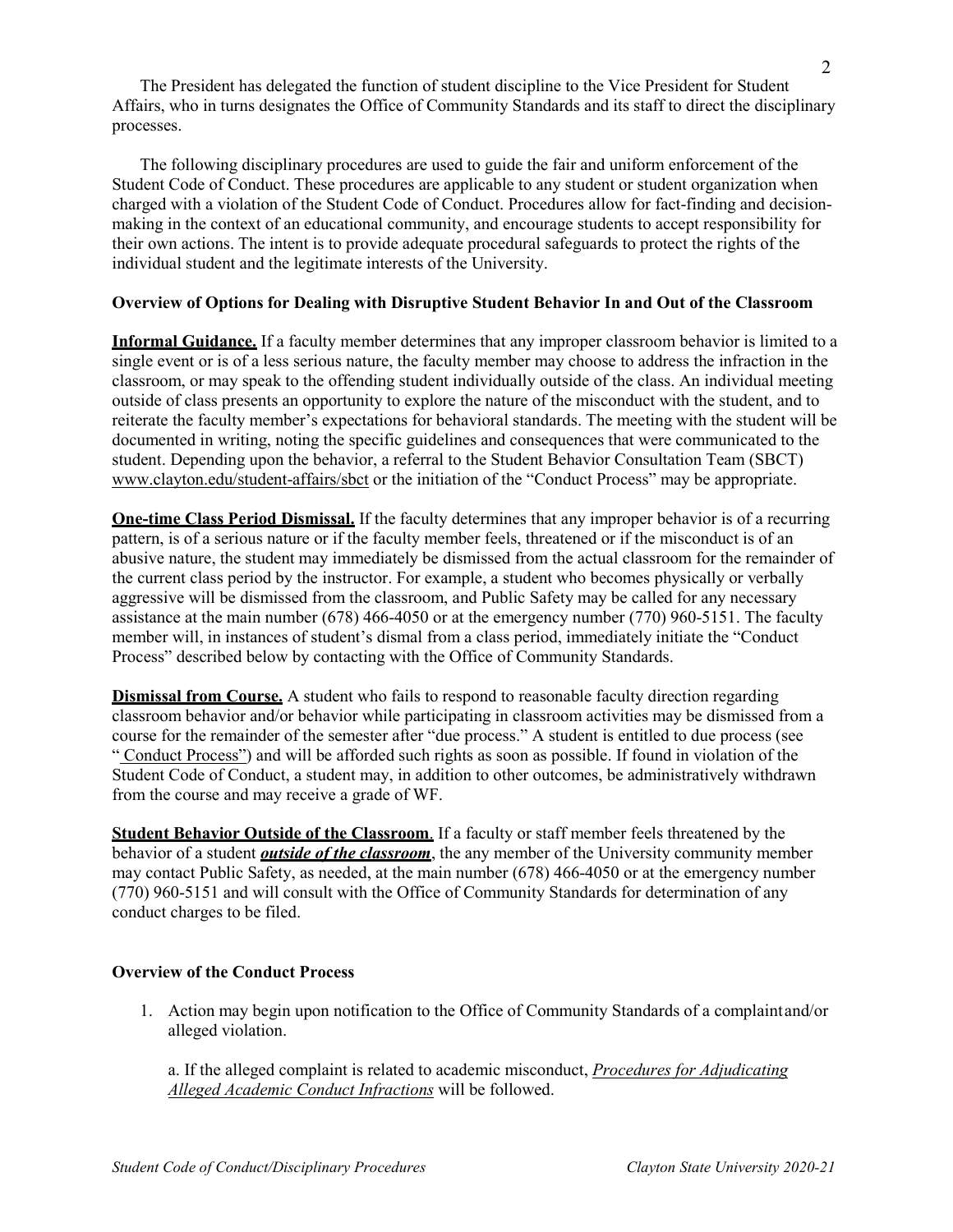b. If the alleged complaint is related to Sexual Misconduct, the Sexual Misconduct Policy will be followed.

- 2. The student, in conference with the conduct officer, will be informed of the complaint and/or alleged violation and, all rights and responsibilities related to—and the process and status of any investigation. The accused student will enter a response to each charge and select a method for disposition of the case.
- 3. When an investigation is complete, the student will be presented with a Specification of Charges form by the conduct officer or the instructor (if applicable) if evidence warrants charges.
- 4. If the student denies responsibility for the alleged violation(s) and requests a hearing before a hearing officer or the University Hearing Panel, such hearing will be conducted in accordance with established procedures, and where a decision will be based on a preponderance of the information.
- 5. *Confidentiality*: Where a complainant or alleged victim requests that his or her identity be Withheld or the allegation(s) not be investigated, the institution will consider whether Or not such request(s) can be honored while still providing a safe and nondiscriminatory Environment for the institution. If a determination is made to go forward, institution will inform the requesting party that the institution generally cannot guarantee confidentiality. Further, honoring the request may limit the institution's ability to respond fully to the incident and may limit the Institution's ability to discipline the respondent.
- 6. *Retaliation*: An individual who, in good faith, reports what she or he believes to be student misconduct, participates or cooperates in, or is otherwise associated with any investigation shall not be subjected to retaliation. An Individual who believes he or she has been the target of retaliation for reporting, participating or cooperating in, or otherwise being associated with an investigation will immediately contact the appropriate department or individual(s) for that institution. Any person found to have engaged in retaliation in violation of the student conduct policy shall be subject to disciplinary action, pursuant to the institution's policy.
- 7. *False Complaints*: An individual who intentionally gives false statements to an institution official, or who submits false complaints or accusations, including during a hearing, in violation of policy, shall be subject to disciplinary action pursuant to institutional policy.
- 8. *Amnesty:* Clayton State University encourages students to report alleged behavior violations, especially for misconduct involving a victim and to offer help and assistance to others in distress. Students should be encouraged to come forward and report violations of the law and/or student code of conduct notwithstanding their own improper use of alcohol or drugs. Any student(s) who voluntarily and in good faith reports information to college or university faculty or staff prior to any investigation concerning use of drugs or alcohol will not be voluntarily reported to law enforcement; nor will information that the individual provides be used against the individual for purposes of conduct violations. Nevertheless, these students may be required to meet with staff members about the incident and may be required to participate in appropriate educational program(s). The required participation in an educational program under this amnesty procedure will not be considered a sanction.
- 9. *Student Records*: All student conduct (disciplinary) records are considered part of a student's educational record and are considered confidential in accordance with the [Family Education](http://www.ed.gov/policy/gen/guid/fpco/ferpa/index.html) [Rights and Privacy Act](http://www.ed.gov/policy/gen/guid/fpco/ferpa/index.html) (FERPA) of 1974, except in limited circumstances as required bylaw.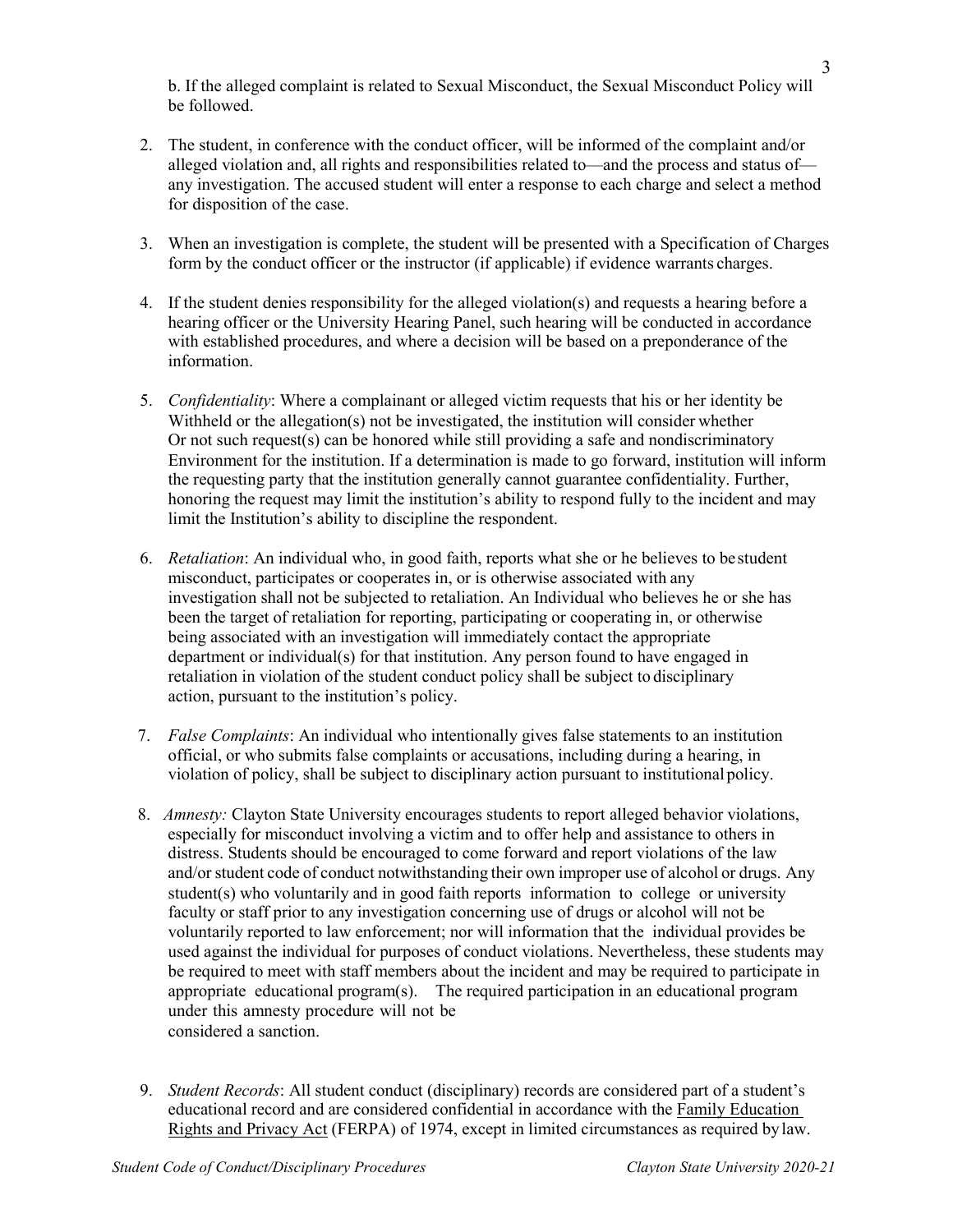Student conduct files will be held in the Office of Community Standards/Office of the Vice President of Student Affairs for a minimum of five (5) years after the student's graduation date or last date of attendance. Case files involving suspension or expulsion are kept indefinitely.

- 10. *Communication:* Clayton State University [provides] each student with an e-mail address through the Clayton State University electronic post office and email is the official method of communication for all University Conduct correspondence. The student will be responsible for monitoring this address on a regular basis for official communications from Clayton State University faculty and administrators. All student conduct correspondence will be sent to the Clayton State Student email address and will be considered received based on the delivery date of the email. In cases where a student does not respond in a reasonable time frame, other reasonable efforts will be made to locate the student through ordinary channels such as telephone or regular mail.
- 11. Information from complaints may be shared as necessary to investigate and to resolve the alleged misconduct. Complaints shall be investigated and resolved as outlined below. The need to issuea broader warning to the community in compliance with the Clery Act shall be assessed in compliance with federal law.

## **Initiation of Charges and Resolution and Adjudication Options**

- 1. Disciplinary charges shall be initiated by submission of a written referral by letter, email,or police report to the Office of Community Standards.
- 2. Referrals must be submitted within fifteen (15) business days after detection of analleged violation unless special conditions for delay can be documented.
- 3. Complaints should include as much information as possible such as: (1) the type of misconduct alleged; (2) the name and contact information of the respondent; (3) the date(s), time(s), and  $place(s)$  of the misconduct; (4) the name(s) and contact information of any individual(s) with knowledge of the incident; (5) whether any tangible evidence has been preserved; and (6) whether a criminal complaint has been made. The complainant must sign the referral. Any member of the University community may file a complaint. Where appropriate, complainants may file a law enforcement report along with an institutional report.
- 4. Where the alleged misconduct is related to sexual misconduct or discrimination, the conduct officer will refer to the Title IX Officer to determine whether such an investigation iswarranted.
- 5. The conduct officer will review the complaint and make an initial determination as to whether there is a sufficient basis to believe that a violation of the Code of Conduct may have occurred and the possible sanctions for the alleged violation. If the reported conduct would not be a violation of the institution's policies and/or code of conduct then the report will bedismissed.
- 6. If it is determined that sufficient evidence exists to warrant charges or a formal investigation, the student will be notified in writing of the alleged violation and/or possible investigation, and will be required to meet with the Conduct Officer. Such notification will be sent via the students' CSU email account.
- 7. At this meeting, the student will be provided with the following:
	- a. An explanation of the complaint or charges which have been made;
	- b. A review of all information on which the complaint or charges are based and the nameof the Complainant;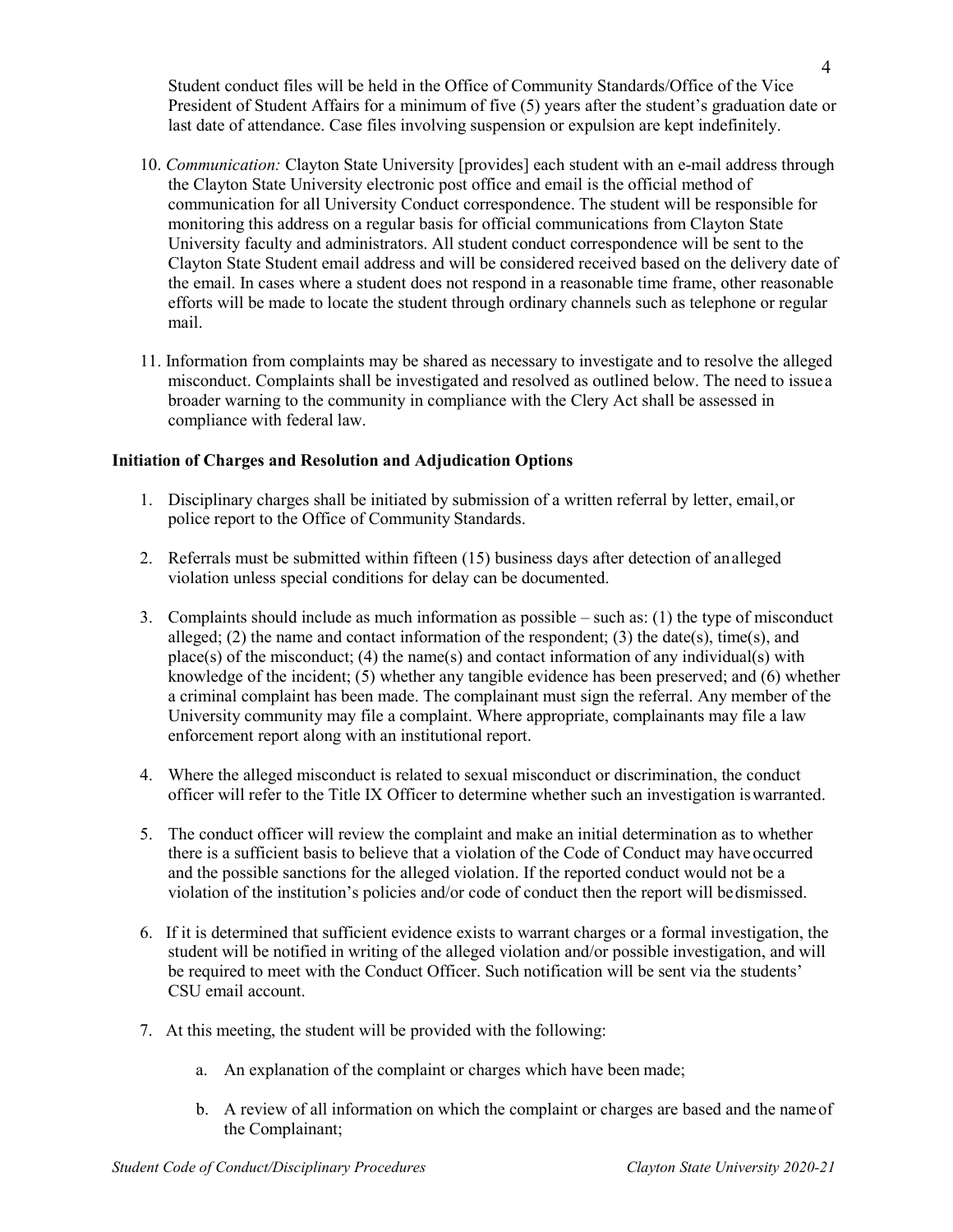- c. A review of all due process rights and disciplinary procedures;
- d. A reasonable opportunity to review charges and information in order to respond to the charges.
- 8. Once the student is presented with the charges/findings of an investigation in writing via "Specification of Charges" form by the conduct officer, the student will respond in one of the following ways to the charge(s):
	- a. Admit responsibility for the charge(s) and waive his/her right to a hearing and appeal; in which case a sanction may be determined by the conduct officer or one of the hearing authorities.
	- b. Deny responsibility for the charge(s) and request a hearing before a University Hearing Authority.

## **University Hearing Authority**

The University Hearing Authorities are comprised of an established pool of students, faculty, and staff who have received training in properly adjudicating misconduct cases. Except in cases of sexual misconduct, there are two hearing options that a student can choose: (cases of sexual misconduct may be heard only by a panel of staff and/or faculty).

> a. Hearing Officer – A faculty or administrative staff member designated by the Directorof the Office of Community Standards.

b. University Hearing Panel – A faculty/staff/student committee designated by the Director of the Office of Community Standards.

*One faculty member, one staff member, and two students must be present to hear cases of nonacademic student misconduct.*

*Two faculty members must be present in addition to one staff member and two students to hear cases of academic misconduct.*

*In cases involving graduate students accused of academic misconduct, all faculty and student panelists must be graduate level.*

NOTE: Due to COVID-19 pandemic, all university hearings will be held virtually until further notice. Any conduct case that does not involve university suspension or expulsion will be referred to a University Hearing Officer.

### **Procedures for Adjudicating Alleged General Misconduct Infractions Which Could Result in Disciplinary University Suspension/ Expulsion:**

Where the potential sanctions for the alleged misconduct may involve a University Disciplinary Suspension or Expulsion, the institution's investigation and resolution procedures must provide these additional, minimum safeguards:

1. The alleged victim and respondent shall be provided with written notice of the complaint/allegations, pending investigation, possible charges, possible sanctions, andavailable support services. The notice will also include the identity of any investigator(s) involved. notice will be provided via institution email to students Clayton State University email address.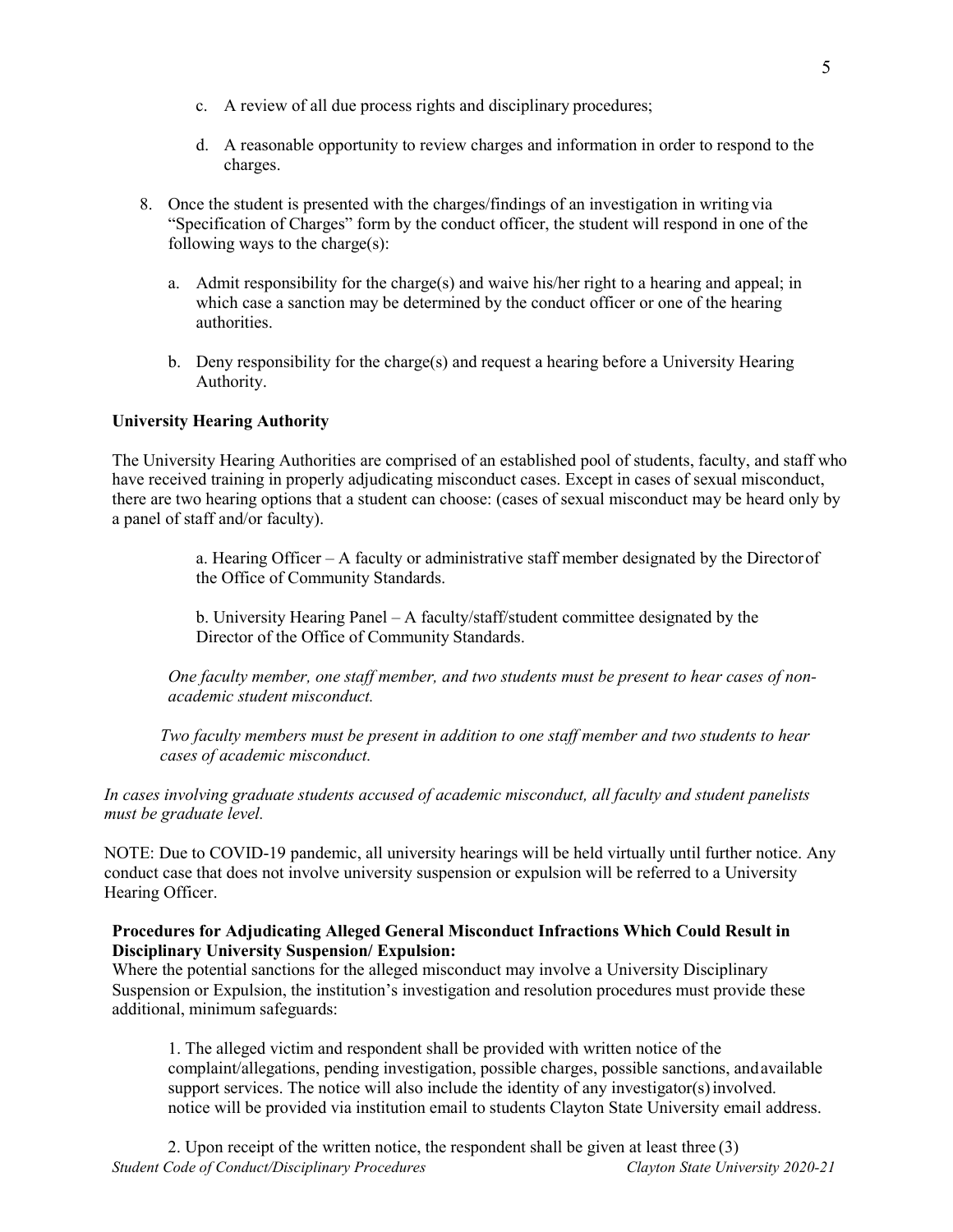business days to respond in writing. In that response, the respondent shall have the right to admit or to deny the allegations, and to set forth a defense with facts, witnesses, and supporting materials. A non-response will be considered a general denial of the alleged misconduct, and the investigation will proceed without the respondent's statement/information. Any alleged victim shall also be provided three (3) business days to respond to or supplement the notice.

3. If a student admits responsibility, the process may proceed to the sanctioning phase. If at any point, the investigator determines there is insufficient evidence to support a charge, then the complaint should be dismissed.

4. An investigator shall conduct a thorough investigation and should retain written notesand/or obtain written or recorded statements from each interview. The investigator shall also keep a record of any witnesses not interviewed, along with a brief, written explanation of why the witness were not interviewed. If any charge, or the entire complaint, is dismissed by the investigator due to insufficient evidence, the victim, if applicable, may appeal (see appeals) the decision to dismiss to the Vice President for Student Affairs, or his/her designee.

5. The investigation report shall be provided to the respondent and the alleged victim (where applicable) This report should clearly indicate any resulting charges (or alternatively, a determination of no charges), as well as the facts and evidence in support thereof, witness statements, and possible sanctions. A charge is not a finding of responsibility, but indicates that there is sufficient evidence to warrant further consideration and adjudication.

6. The final investigative report will be provided to the Hearing Authority or for consideration in adjudicating the charges brought against the respondent. A copy shall also be provided to the respondent and alleged victim (where applicable) before any hearing. The investigator may testify as a witness regarding the investigation and findings, but shall otherwise have no part in the hearing process and shall not attempt to otherwise influence the proceedings outside of providing testimony during the hearing.

## <span id="page-5-0"></span>**Procedures for Adjudicating Alleged Academic Conduct Infractions**

Academic misconduct strikes at the heart of the educational process. Faculty members have the right and responsibility to demand honesty in all academic pursuits and will file all alleged cases of academic misconduct with the Office of Community Standards. This protects the academic integrity of the institution and guarantees that the due process rights of all students are protected. Students accused of academic misconduct have the right to have their case handled in a fair and impartial manner with all the safeguards available within the normal disciplinary processes. The following procedures are designed to adjudicate situations involving alleged academic misconduct, recognizing the interest of each of the parties involved:

- 1. When an instructor has decided that a case for academic misconduct can be made, he or she should consult with the conduct officer to determine if available evidence is sufficient to support a charge and if the student has a prior Academic Misconduct violation at Clayton State University.
- 2. If it is determined that the evidence is sufficient to warrant a charge and the student has no previous academic misconduct violation(s) on record Academic Misconduct offense, one of the following steps will occur:
	- (a) When presented with the evidence and a completed Specification of Charges form by the instructor, the student will accept responsibility for the charge $(s)$  and allow the instructor to levy a sanction OR the student will deny the responsibility and request a formal hearing, or;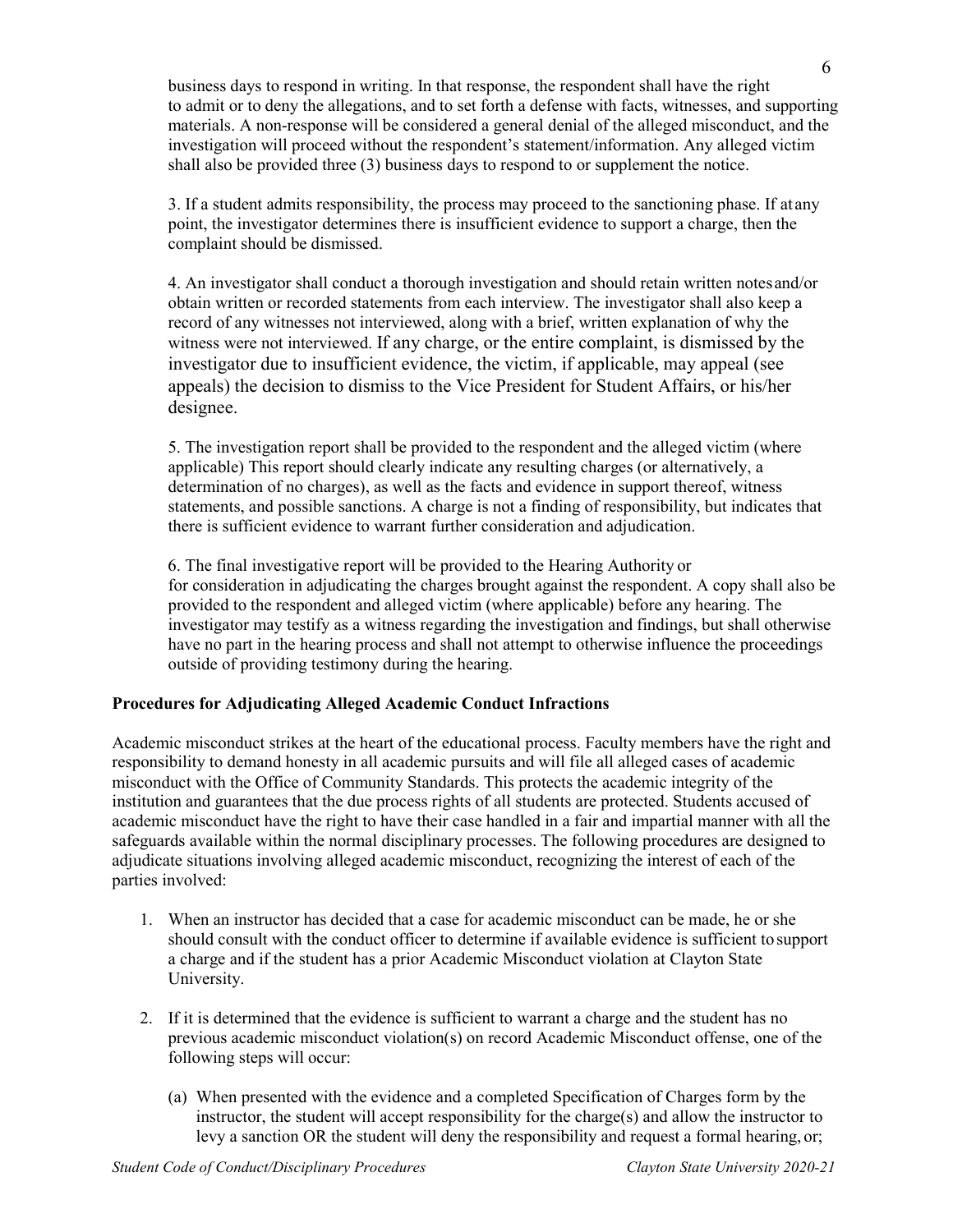- (b) Alternatively, the instructor may forward all materials to the Office of Community Standards for adjudication with the student. The student will be contacted to continue with the adjudication process.
- 3. In Academic Misconduct matters adjudicated by an instructor when the student admits the violation, all materials should be forwarded to the Office of Community Standards for inclusion in the student's disciplinary file.
- 4. Upon admission or finding of responsibility for a first violation of Academic Misconduct, the recommended sanctions are:
	- a. A zero on the assignment.
	- b. Disciplinary Probation (imposed through the Office of Community Standards).
- 5. Upon admission or finding of responsibility of academic misconduct as a repeat offense,the recommended minimum sanctions are:
	- a. An "F" in the course, and
	- b. Suspension from the University for one (1) full (fall or spring) academic semester.

NOTE: Modification of the recommended sanctions can be made for mitigating/aggravating circumstances at the discretion of the hearing/sanctioning authority.

- 6. If a student is found to be not in violation of academic misconduct, by a hearing authority, the hearing authority will refer the paper, assignment, or test to the appropriate department head who will facilitate a resolution concerning a fair grade for the work in question.
- 7. When disciplinary action is initiated for Academic Misconduct in a course, a student maynot withdraw from the course pending the resolution of the academic misconduct matter.

The resolution outcome of the misconduct matter will dictate whether the student is eligible to initiate a withdrawal:

• Course Grade Sanction NOT Issued—Student is eligible to initiate a coursewithdraw

NOTE: When the timing of the adjudication process overlaps with the withdrawal period deadline, upon resolution of the misconduct matter, the student may within five (5) business days request a withdraw to be applied retroactively to the date of initial disciplinary action. The withdraw designation (W or WF) will be determined based on the standing withdraw period deadline. Refunds for tuition and fee will be made in accordance with University Refund Policy.

• Course Grade Sanction Issued—Student is not eligible to initiate a withdrawal for course in question and course grade sanction stands.

## **Due Process and Student Rights**

When a student is charged with violating the rules and regulations of the University, disposition of the case will be according to the Constitutional requirements of due process. These rights include entitlement to: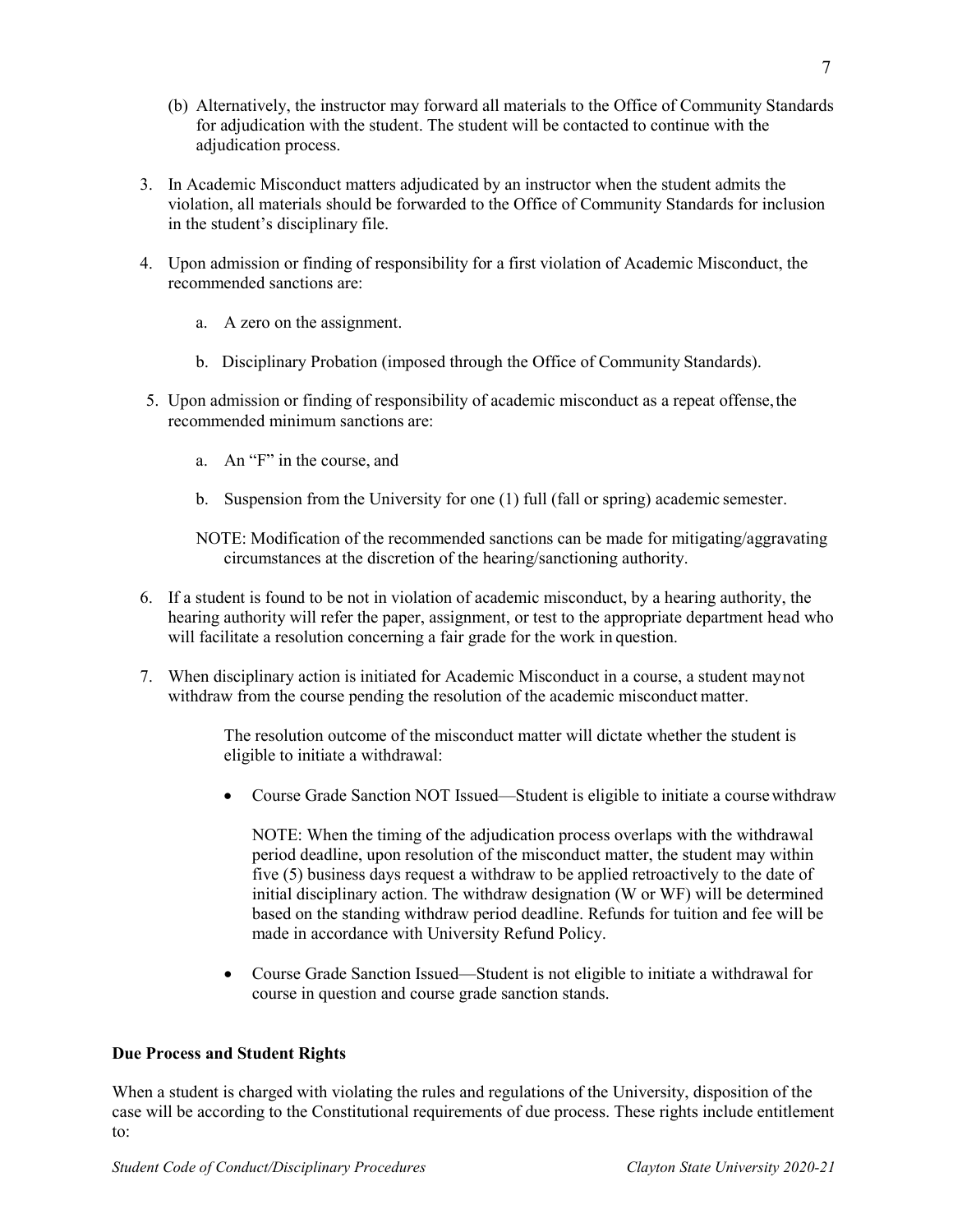- 1. A written copy of the charge(s).
- 2. A fair and impartial hearing and to be considered not responsible until proven responsible by a preponderance of the information.
- 3. Know the nature of the information against them and names of witnesses scheduled to appear.
- 4. Present information and witnesses in his/her behalf.
- 5. Choose an advisor of his/her choice. The advisor cannot participate directly in the hearing but may actively support his or her advisee.
- 6. Be present at the hearing during the presentation of any information or material on which a decision will be made. If the student fails to attend the hearing, it will be held in thestudent's absence.
- 7. Remain silent and refrain from answering questions without inference of guilt.
- 8. Ask questions of witnesses.
- 9. A copy of the hearing recorded by The Office of Community Standards will provided to the student upon written request to the Office of Community Standards within 3 business days.
- 10. A decision based solely on the preponderance of the information presented.
- 11. A written notice of the results of the hearing and an explanation of the decision and any sanctions assessed, if applicable.
- 12. Appeal any decision made by a hearing authority or conduct official on appropriate grounds based upon established appeals procedures.

### **Interim Measures**

- 1. At any time following the submission of a written referral/complaint, the Vice President of Student Affairs or his/her designee may impose measures on a student for an interim period prior to resolution of the disciplinary proceeding. Interim measures are designed to protect the alleged victim and the campus community.
- 2. Interim Measures may include, but are not limited to: change of housing assignment, issuance of a no contact directive; restrictions to entering certain institution property, changes to academic or employment arrangements, schedules or supervision, and interim suspension.
- 3. Before any interim measure is issued, the institution will make all reasonable efforts to give the respondent the opportunity to be heard. During this meeting, the administrative officer will consider the following criteria with respect to whether the interim measure(s) should beimposed; existence of a significant risk to the health or safety of the campus community; the nature, duration, and severity of the risk; the probability of potential injury; and whether less restrictive means can be used to significantly mitigate the risk.
- 3. The decision to impose an interim measure, including suspension, student for an interim period shall be communicated in writing to the student and shall become effective immediately upon sending the notice.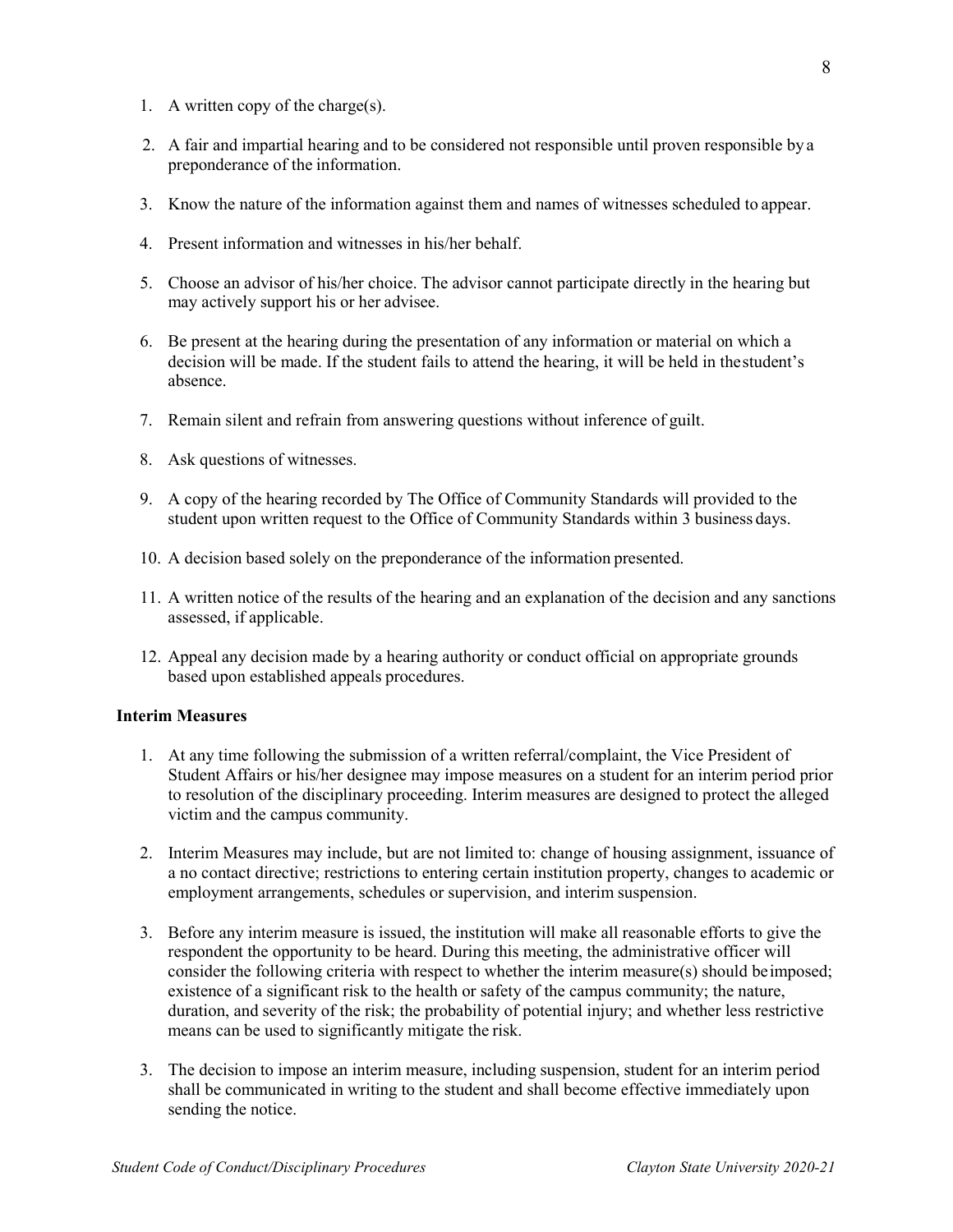- 4. The interim measures shall remain in effect until a final decision has been made on thepending charges or until the Vice President determines that the reasons for imposing the interim suspension no longer exist.
- 5. Upon request, the respondent will have an opportunity to be heard by the respective conduct officer, Title IX Coordinator, or System Director, as appropriate, within three business days in order to determine whether the interim suspension should continue.

# **Absence of Accused or Lack of Cooperation**

Throughout any investigation and resolution proceedings, a respondent shall receive written notice of the alleged misconduct and will be provided an opportunity to respond. If the student is, absent from the University community while a disciplinary case is pending or if a student declines to participate in the disciplinary process, the student is not absolved of responsibility. As such:

- 1. A reasonable effort will be made to locate the student through customary channels such as CSU email, telephone, or regular mail. If the student does not respond to the request to return for a conduct meeting within three (3) business days, a hearing may be scheduled in absentia and action will be taken as warranted by the facts of the case.
- 2. Students who choose an option for disposition of their case, have a hearing scheduled, and who fail to appear at such a hearing after proper notice has been given, will have their cases adjudicated in absentia at the scheduled hearing time.
- 3. A student may choose to remain silent during the investigation and resolution processwithout any adverse inference resulting.

# **Multiple Defendants**

Two or more accused students may be required to participate jointly in a hearing if they are alleged to have participated in the same incident, act, events, or series of related acts. The charge(s) or factual circumstances need not be identical for the accused students in hearings held jointly.

An accused student may make a written request to the conduct officer for a separate hearing, citing specific reasons why a joint hearing would unfairly prejudice his/her case. This request must be received in the Office of Community Standards within two (2) business days of the accused student's receipt of the hearing notice. A decision will be communicated within two (2) business days of receipt of the request.

## <span id="page-8-0"></span>**Witness Participation**

Each party shall arrange for the attendance of his/her own witnesses, if appropriate. The conduct officer will assist in securing the attendance of witnesses if a written request for assistance is made to the Office in a reasonable amount of time in advance of the hearing date.

The respondent shall have the right to present witnesses and evidence to the hearing authority as well as to ask questions to any witnesses. At the determination of the hearing authority, this questioning this questioning may take place through the submission of written questions to the hearing authority for consideration; however, the parties' advisors may still actively advise and assist in in drafting those questions. The hearing authority shall ask the questions as written and will limit questions only if they are unrelated to determine the veracity of the charge levied against the respondent(s). The hearing officer or panel shall err on the side of asking all submitted questions and must document the reason for not asking any particular questions.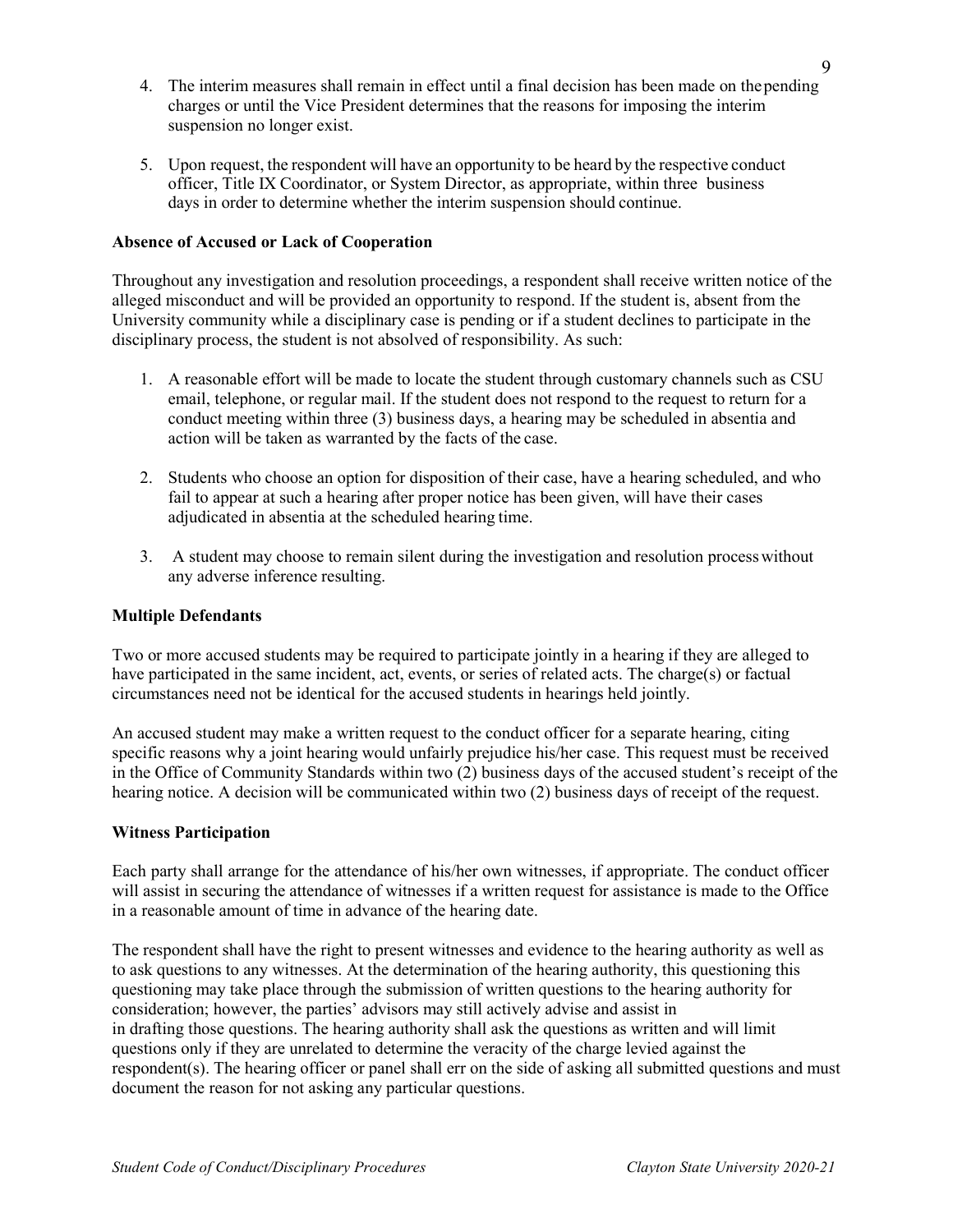Where the conduct officer or hearing authority determines that a party or witness is unavailable and/or unable to be present due to extenuating circumstances, the hearing authority may establish special procedures for providing testimony from a separate location. In doing so, the conduct officer or hearing authority must determine there is a valid basis for the unavailability, ensure proper sequestration in a manner that ensures testimony has not been tainted, and make a determination that such an arrangement will not unfairly disadvantage any party. Will it be reasonably believed that a party or witness who is not physically present has presented tainted testimony, the hearing authority will disregard or discount the testimony.

In sexual misconduct cases, the Office of Community Standards and/or Hearing Authority reserves the right to allow a party to testify in a separate room, when determined to be necessary. Where such a determination is made, special measures must be in place to ensure no party is unfairly disadvantaged by this procedure. A party must still give testimony in the presence of the panel and the opposing party must have opportunity to view the testimony remotely and submit follow-up questions.

## **Role of the Witness**

The role of a witness is not that of an advocate or helper for one side; a witness is required to share truthful information at the proceeding about matters directly or indirectly related to the situation in question.

Character witnesses may only be called to attest to the character of the accused, not to assail the character of the complainant, victim, or witnesses brought by the conduct officer.

## **Role of the Advisor**

The respondent and alleged victim (where applicable), as parties to these proceedings, shall have the right to use an advisor (including an attorney) of his or her choosing, and at his or her own expense, for the express purpose of providing advice and counsel. The advisor may be present during meetings and proceedings during the investigatory and/or resolution process at which his or her advisee is present. The advisor may advise his or her advisee in any manner, including providing questions, suggestions, and guidance on responses to any questions of the advisee, but shall not participate directly. The institution shall not prohibit family members of a party from attending if the party requests such attendance, but may limit each participant to two family members. Space will be made available for the advisor to sit with the accused at the hearing.

# **Hearing Procedures**

- 1. In no case involving suspension or expulsion, shall a hearing to resolve charge(s) of student misconduct take place before the investigative report has been finalized or before the respondent has had an opportunity to respond in writing, unless the respondent has chosen to go through an informal resolution process or otherwise has waived his or her of rights to these procedures.
- 2. Notice of the date, time, and location of the hearing, shall be provided to the respondent and alleged victim (where applicable) at least five (5) business days prior to the hearing. Noticeshall be provided via institution email.
- 3. All hearings are closed unless the accused student requests an open hearing in writing. However, the Office of Community Standards has the authority to make the final decision regarding access of spectators to the hearing to the extent permitted by law.
- 4. The party charging a violation of the *Student Code of Conduct* has the right to be informed of hearing procedures and the right to be present throughout the presentation of witnesses and evidence. The conduct officer will inform the charging party of these rights prior to thehearing.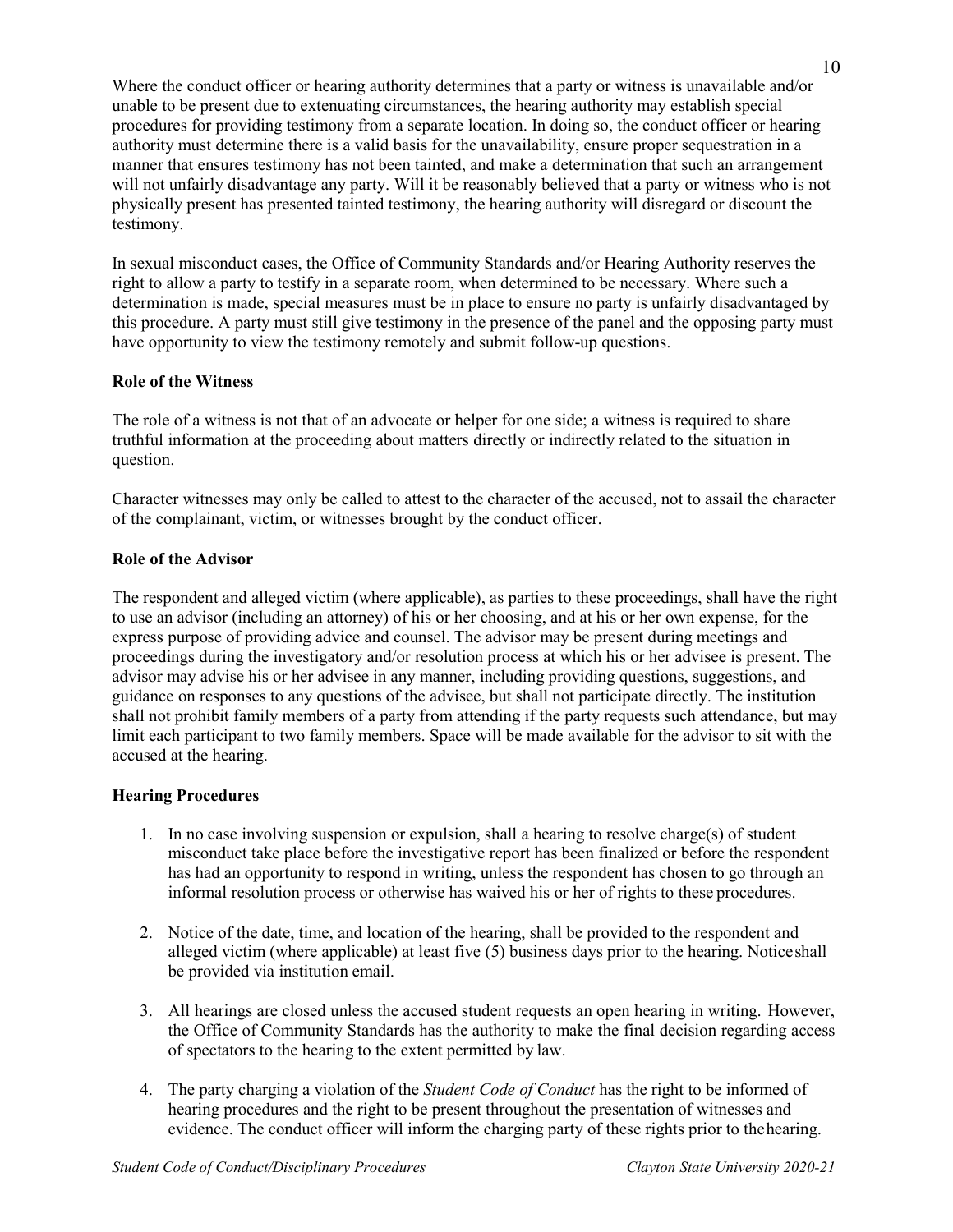- 5. The accused student will enter a response to all charges before the hearing authority.
- 6. The hearing officer or the Chair of the Hearing Panel will remind the accused student and each witness presented of the importance of providing truthful and accurate information during the hearing process. If a witness fails to tell the truth during conduct proceedings, disciplinary action may result.
- 7. At the hearing, the conduct officer and/or complainant will present the evidence and facts of the case to the hearing officer or to the Hearing Panel. If appropriate, witnesses will be presented in support of the case against the accused student. See "Witness [Participation"](#page-8-0)
- 8. The hearing officer or members of the Hearing authority may question all witnesses or ask for clarification from the conduct officer or any witness.
- 9. The accused student may question all witnesses, at the discretion of and through the hearing authority. Upon approval by the hearing authority, witnesses will be asked to answer questions posed by the accused student.
- 10. When the case against the accused student has been presented, opportunity will be given for the accused to make a statement regarding the charges. The hearing officer, members of the Hearing Panel, or the conduct officer may question the accused student if he or she chooses to make a statement. The accused student has the option of remaining silent and is not required to respond to questions from the hearing authority or the conduct officer. No inference of responsibility will be drawn from such silence.
- 11. The accused student will present any information or witnesses in his or her behalf. Such witnesses are subject to questioning by the complainant, at the discretion of the hearingauthority.
- 12. The hearing authority may recall any witness if clarification is needed.
- 13. After hearing both sides of the case, the hearing authority will, in a closed session, deliberate and reach a decision based upon the preponderance of the information presented. Any decision to suspend or to expel a student must also be supported by substantial evidence at the hearing. A decision will indicate findings regarding responsibility for the charge(s) and appropriate sanctions.
- 14. A student's prior disciplinary record is not admissible to prove responsibility for a violation, but may be used for determining appropriate disciplinary measures.

# **Findings of the Hearing Authority**

- 1. If the hearing is before a Hearing Panel, and the members of the panel are divided after deliberation, a majority vote is necessary to reach a decision.
- 2. Written findings of the Hearing Authority must be submitted to the conduct officer and to the accused student within five (5) business days after the conclusion of the hearing. The decision will include details on how to appeal, as outlined below. Additionally, the written decision must summarize the evidence in support of the sanction.
- 3. These findings are considered final unless appealed by the accused or overridden by the Vice President of Student Affairs or the President of the University.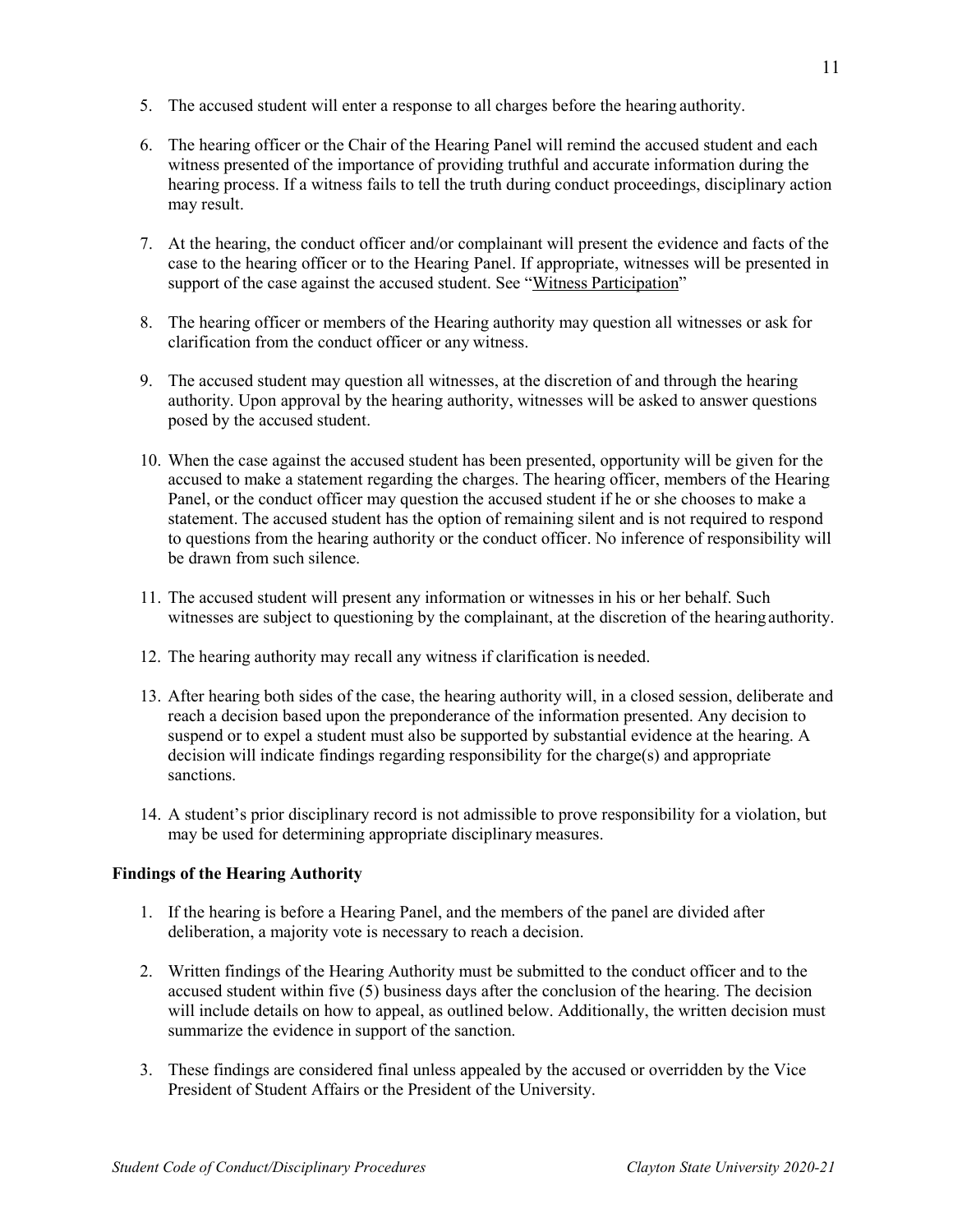4. In cases where no decision can be reached, the case will revert to the Vice President of Student Affairs. The Vice President may appoint another hearing authority, drop the charges, or otherwise determine a fair and equitable method for disposition of the case.

## **Disciplinary Sanctions**

Disciplinary sanctions are administered through the Office of Community Standards by the Hearing Authority and/or the Conduct Officer involved in the adjudication process. In determining the sanction(s) for a violation, the frequency, severity, and/or nature of the offense, history of past conduct, an offender's willingness to accept responsibility, previous institutional response to similar conduct, strength of the evidence and the general safety and security of the campus community will be considered. Upon imposition of a sanction, the student is notified by email as well as through individual conference with the Conduct Officer, if possible. In cases of suspension or expulsion, the parents of a minor may be notified by mail.

The following are disciplinary sanctions which may be imposed upon the student who is found to be in violation of the Student Code of Conduct. These sanctions are not inclusive and may be modified depending on the nature and severity of the violation(s).

# **1. Academic Sanctions:**

The following sanctions are possible for Academic Misconduct Violations: Zero on Assignment Re-write assignment for no credit Final Letter Grade Reduction in course Failure of the Course

# **2. Disciplinary Warning:**

A Disciplinary Warning is an official written and/or verbal reprimand.

# **3. Disciplinary Probation:**

Disciplinary Probation is a period of time during which further violations of the rules and regulations of the University may result in suspension or expulsion. Probation may be imposed for a period of time ranging from the remainder of the semester in which the violation occurred to the remainder of the student's enrollment at the University.

## **4. Fines**:

Conduct fines are used to assist in educational programming and/or restitution of damages.

## **5. Developmental Sanctions:**

Community Service Hours – Students may be required to complete work at a designated location for a specified number of hours.

Educational Programs – Students may be required to attend programs offered on special topics related to the offense. This does not include academic courses for credit. Students may be required to pay for courses.

Presentations – Students may be required to present programs or create bulletin boards on topics related to the offense.

Parental Notification Letter – A letter may be sent to the parents/legal guardians of students under 21 years of age who have been found in violation of the Clayton State University Drug and Alcohol policy.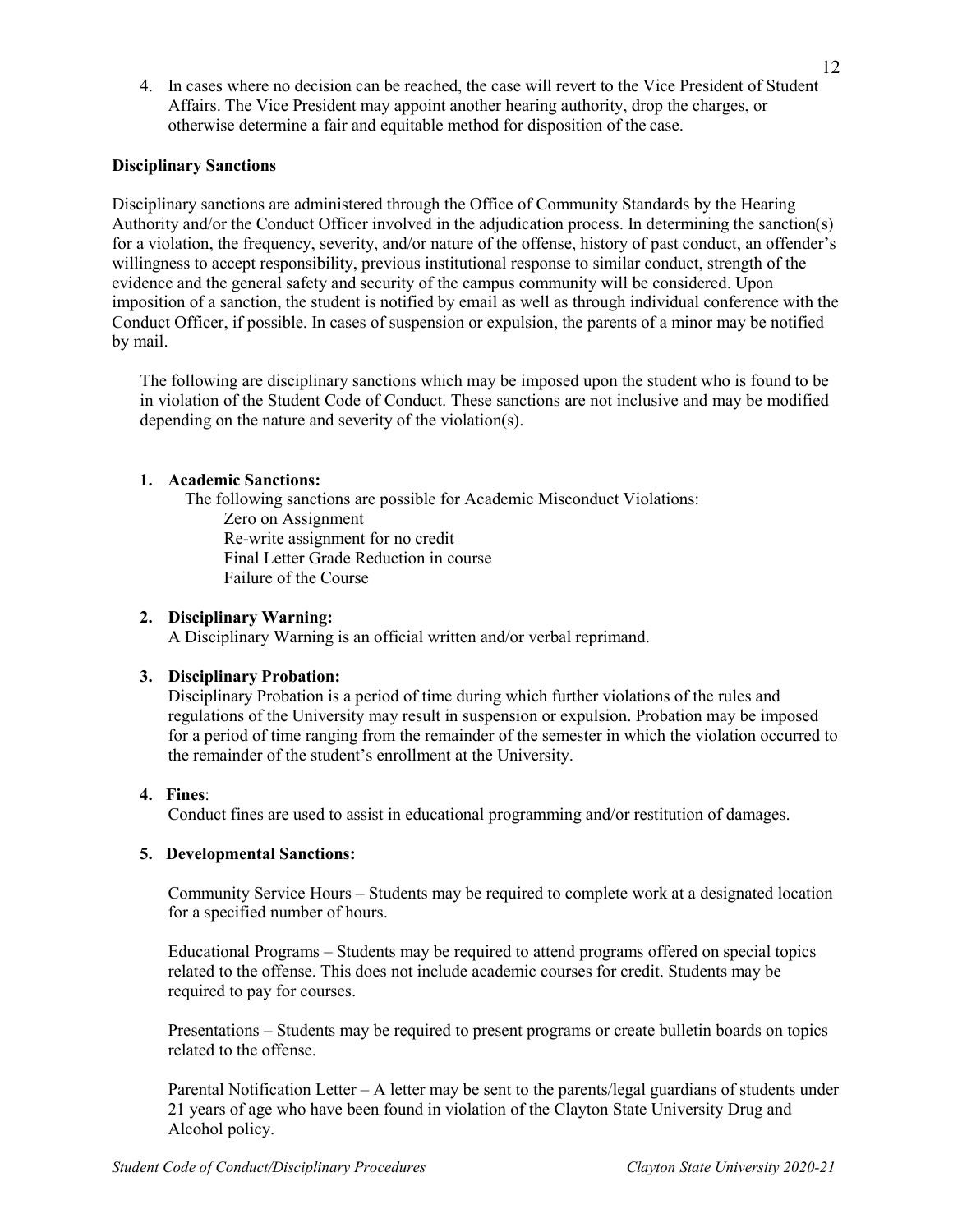Substance Abuse Assessment – Students may be required to submit to an assessment for substance abuse. *Periodic drug testing, not to exceed two random tests per semester for a minimum of three semesters, may be required.*

Counseling Screening – Students may be required to undergo a counseling screening, based on the reported behaviors and/or recommendations of the adjudicating authority or official.

Writing Assignments – Student may be required to complete a book review, research paper, reflection paper or letter of apology related to offense.

Online Educational Course – Students may be required to complete an online education course for drug or alcohol education. Students may be required to pay for course.

## **6. Restricted Access**:

Students may be restricted from certain areas of campus or from the entire campus except to attend classes or use the Library.

## **7. No Contact Orders:**

Temporary or permanent separation of the parties (e.g. change in classes, reassignment of residence, No contact with specified members of the University community).

#### **8. Loss of Institutional Privileges:**

Delays in administrative services and benefits from the institution (e.g. holding transcripts, delaying registration, graduation and diplomas.

## **9. Disciplinary Housing Suspension:**

A decision of Housing Suspension terminates the student's status as a residential student for a specific period of time and prohibits the student from entering any university housing facility without specific authorization from the Vice President of Student Affairs or Dean of Students. A violation of the terms of suspension may result in an extension of the period of suspension which may be imposed summarily by the Vice President of Student Affairs or Director of Community Standards. Students suspended from housing will not receive a refund of their housing cost.

#### **10. Disciplinary University Suspension:**

A decision of University Suspension terminates the student's status as an enrolled student for a specific period of time and prohibits the student from attending classes. A suspended student may not enter any part of the campus without specific authorization from the Vice President of Student Affairs or Dean of Students and student is subject to arrest for trespassing. A violation of the terms of suspension may result in an extension of the period of suspension which may be imposed summarily by the Vice President of Student Affairs or Dean of Students

#### **11. Disciplinary Housing Expulsion:**

A decision of housing expulsion permanently terminates the student's status as a residential student. A student expelled from housing may not enter any University housing facility without specific authorization from the Vice President of Student Affairs or the Dean of Students. Students expelled from housing will not receive a refund of their housing cost.

**12. Disciplinary University Expulsion**- A decision of expulsion permanently terminates the student's status as an enrolled student at the University. An expelled student may not enter any part of the campus without specific authorization from the Vice President of Student Affairs or his/her designee and is considered trespassing without such permission.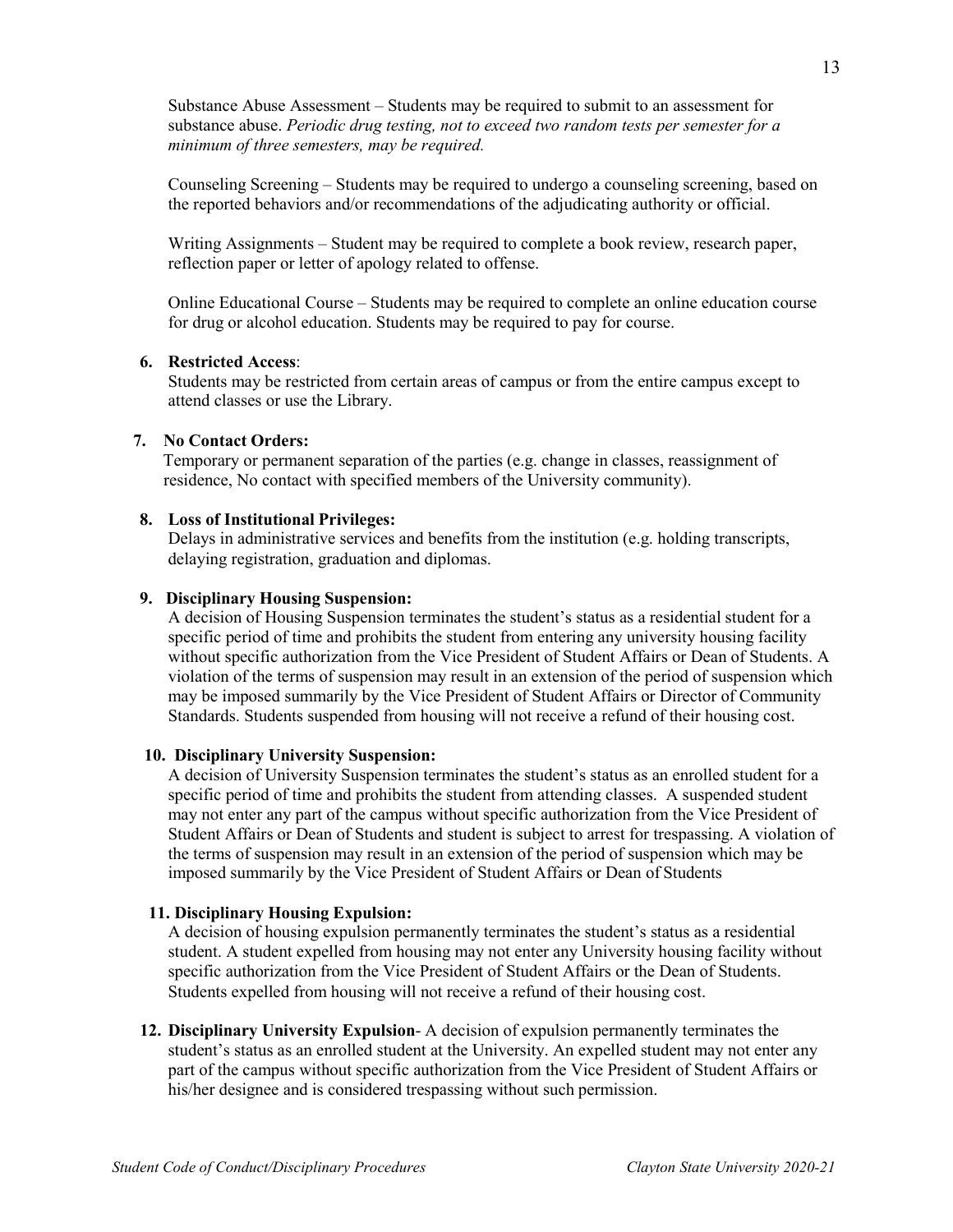### **Appeal Process**

The purpose of an appeal is to review the procedures and findings of the hearing authority of original jurisdiction and to determine if there is a basis for appeal in a conduct hearing or decision. Students found in violation of the Student Code of Conduct as well as the alleged victim in cases involving sexual misconduct, have the right to appeal decisions of the Hearing Panel or Hearing Officer, provided specific relevant grounds for appeal can be cited. Students who accept responsibility for violations of the Student Code of Conduct waive their right to a hearing and to an appeal.

The Vice President of Student Affairs and/or the University President may, at their discretion, review any student discipline case and take such action as they deem appropriate with respect thereto.

## **Grounds for Appeal**

A student, the alleged victim in cases involving sexual misconduct, may appeal a conduct decision on one or more of the following grounds:

- 1. New information or other relevant facts, sufficient to alter the decision, is available or was not brought out in the original hearing because such information was not known orknowable to the person appealing during the time of the hearing.
- 2. Procedural error within the hearing process that may have substantially impacted the fairness of the hearing, including, but not limited to, whether any hearing questions were improperly excluded.
- 3. Evidence of prejudicial treatment or bias by the original hearing authority.
- 4. Finding and/or sanction was inconsistent with the weight of the information presented.

### **Appeal Decisions**

The appeal authority may:

- 1. Affirm the original decision and deny the appeal.
- 2. Affirm the findings of responsibility and modify the sanction. The appeal authority may, at its discretion, change, increase or reduce the sanction imposed. If the sanction is modified, the appeal authority must state in writing the justification for the modification.
- 3. Refer the case for rehearing before another hearing authority.
- 4. Refer the case to the original hearing authority for reconsideration of specific pointsdeemed important by the appeal authority.
- 5. Reverse the finding of "In Violation" and affirm the appeal. If the original finding is modified, the appeal authority must state in writing the justification for the reversal.

### **Filing an Appeal:**

All appeals must be submitted online via the [electronic appeal form w](https://claytonstate.qualtrics.com/jfe/form/SV_8Jt6tErfHxvbRUp)ithin five (5) business days after the written findings and decision is communicated to the student, as indicated in a student's original disciplinary decision letter. All responses to appeals will be communicated in writing.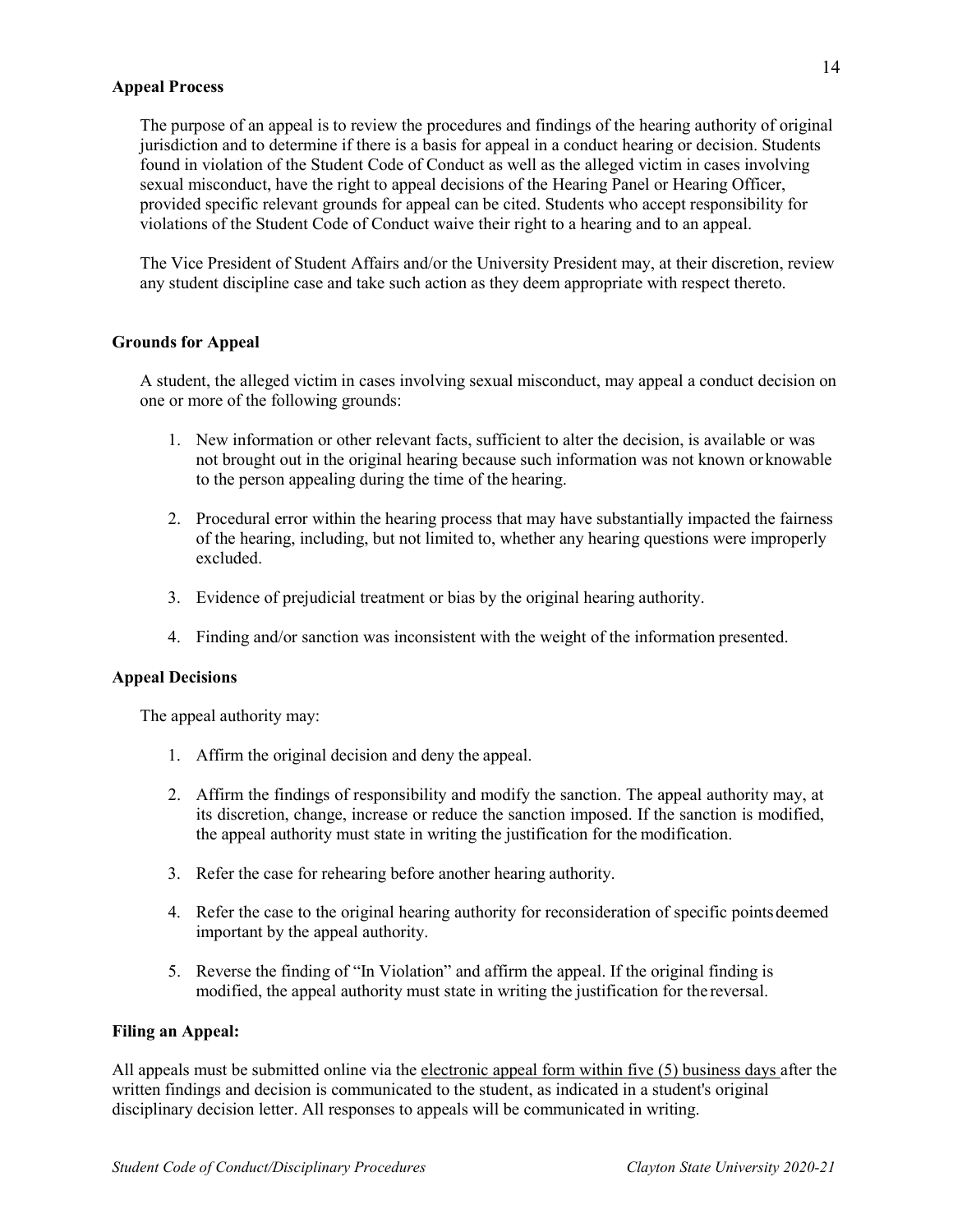## **Appeals Not Involving Housing or University Suspension or Expulsion**

The Dean of Students will constitute the first and final point of appeal in all disciplinary decisions not involving Housing Suspension or Expulsion or University Suspension or Expulsion.

The Dean of Students will communicate his or her decision to the student within seven (7) business days after an appeal is filed.

**Note:** The Dean of Students may decline to act in the appeal process and refer to another authority if, because of personal involvement or knowledge of the case, he/she feels unable to render an impartial decision.

## **Appeal of Housing or University Suspension or Expulsion**

The Vice President of Student Affairs will review all appeals involving Housing or University Suspension or Expulsion.

The Vice President of Student Affairs will communicate his or her decision to the student within seven (7) business days after an appeal is filed.

**Note:** The Vice President of Student Affairs may decline to act in the appeal process if, because of personal involvement or knowledge of the case, he/she feels unable to render an impartial decision. In such cases, the Assistant Vice President of Student Affairs or his or her designee will hear the appeal.

## **Appeal to University President**

Students who have appealed a university suspension or expulsion to the Vice President of Student Affairs and feel that further action is warranted following a decision may appeal to the President of the University.

The appeal must be submitted in writing to the Office of Community Standards within five (5) business days after the Vice President of Student Affairs' decision is communicated to the student. Students appealing decisions involving suspension or expulsion may have their movements on campus restricted to academic endeavors or other restrictions deemed appropriate during the period of appeal. Otherwise, no sanction will be enforced until a final decision is reached.

The President may appoint an Appeals Committee to review the case. The Committee will be composed of three members selected from the faculty and administrative staff. After reviewing the case, the committee will make recommendations to the President. The President will review the recommendations submitted by the Committee and render a decision.

The President will communicate his or her decision to the student within fifteen (15) business days after an appeal is filed. This is the final appeal at the institutional level. Therefore, any sanction imposed will be in effect immediately.

If applicable, the President will communicate to the student the process for appealing the decision to the Board of Regents.

### **Appeal to Board of Regents**